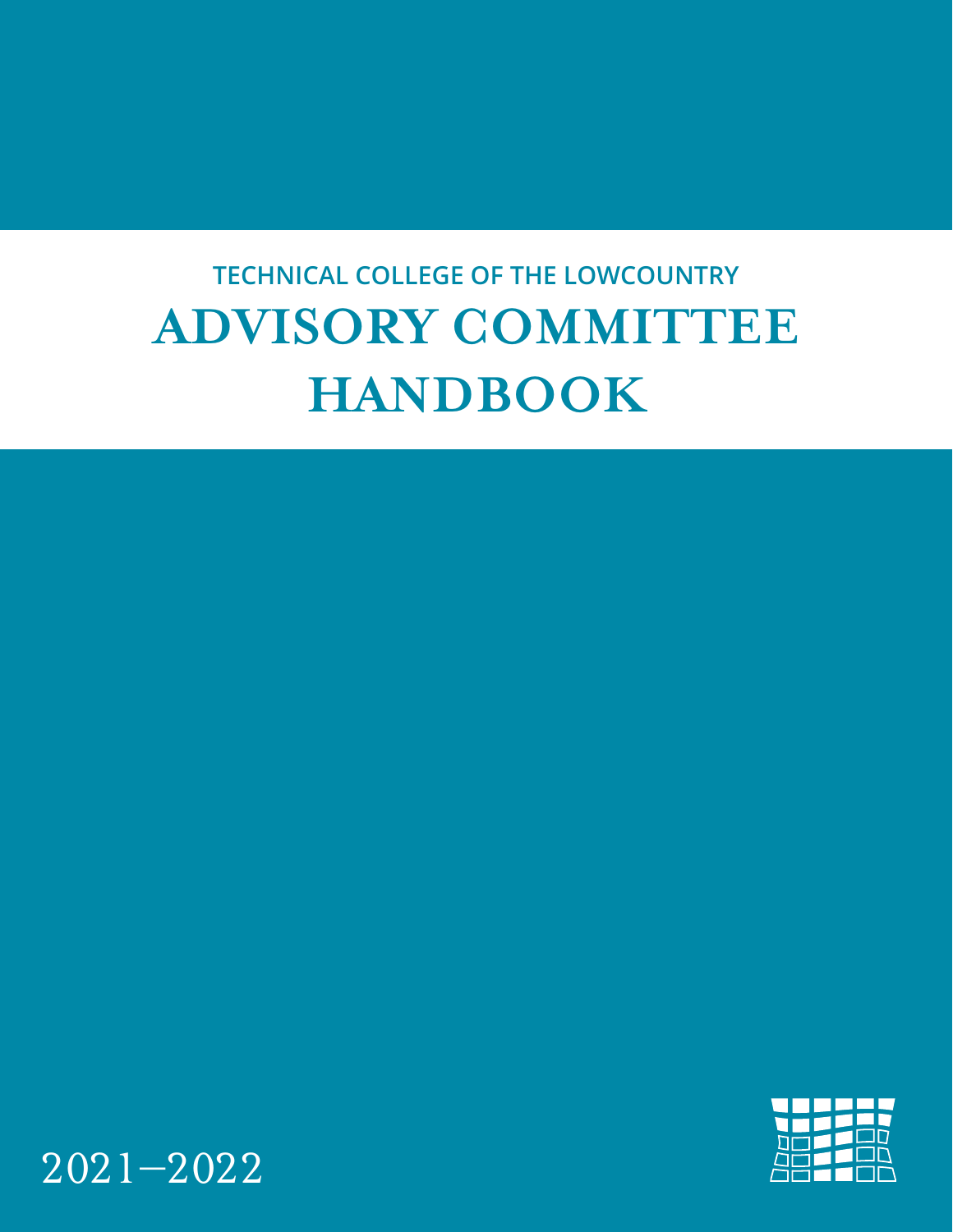# **TECHNICAL COLLEGE OF THE LOWCOUNTRY ADVISORY COMMITTEE HANDBOOK**



*Beaufort Campus: (843) 525-8211 PO Box 1288 921 Ribaut Road Beaufort, SC 29901*

> *Hampton Campus, H. Mungin Center: (803) 943-4262 54 Tech Circle Varnville, SC 29944*

> > *New River Campus: (843-470-6000) 100 Community College Drive Bluffton, SC 29909*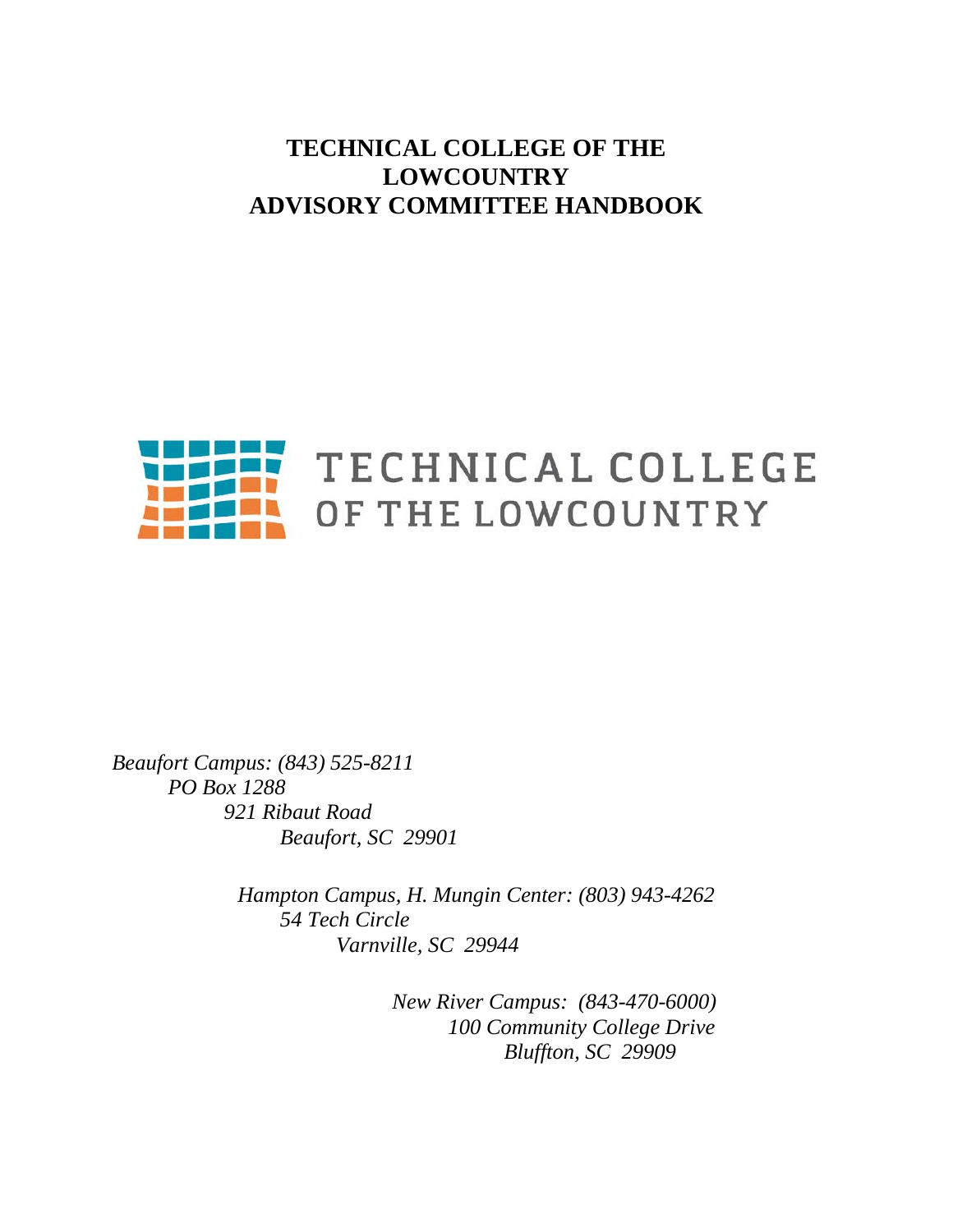#### **Statement of Non-Discrimination**

The Technical College of the Lowcountry is committed to a policy of equal opportunity for all qualified applicants for admissions or employment without regard to race, gender, national origin, age, religion, marital status, veteran status, disability or political affiliation or belief.

REVISED: August 2019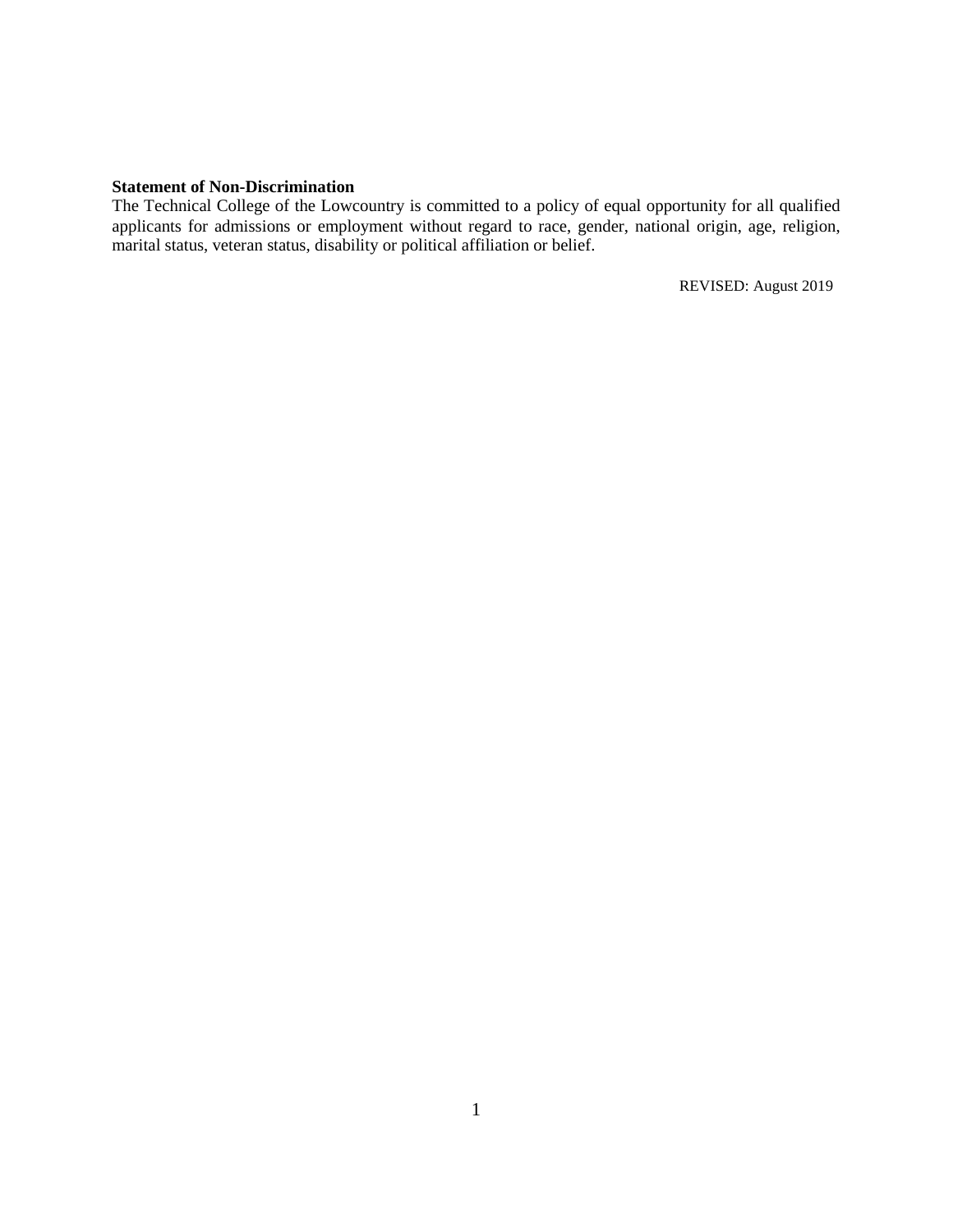#### *Technical College of the Lowcountry Vision*

*Our vision is to elevate each student and every community we serve through transformative technology and exceptional teaching.*

#### *Technical College of the Lowcountry Mission*

*One of sixteen colleges comprising the South Carolina Technical College System, the Technical College of the Lowcountry traces its origin to the Mather School founded in 1868. The college is a comprehensive, public, two-year college dedicated to serving the diverse educational needs of the rural counties of Beaufort, Colleton, Hampton, and Jasper. The College annually serves approximately 10,000 credit and continuing education students, a mix of traditional, non-traditional, full-time, and part-time.* 

*The Technical College of the Lowcountry provides quality, affordable academic and technical programs leading to Associate Degrees, Diplomas, and Certificates in an environment fostering excellence in teaching and learning. The College prepares graduates with knowledge and skills for transfer to senior colleges and universities and for careers in computer technology, industrial technology, engineering technology, occupational technology, business, health sciences, and public service.* 

*The College serves as an effective partner in the economic and human resource development of the Lowcountry. As an open admissions institution, the Technical College of the Lowcountry offers academic, transfer, and specialized programs. Offerings include developmental education; arts and sciences; career development; specialized, contract courses tailored for specific businesses and industries; and continuing education to meet the workforce needs of the Lowcountry. In addition to responding to local and regional needs of the area, the College recognizes that state, national, and international issues affect the lives of the citizens of the Lowcountry and responds to these issues appropriately.* 

In support of its educational programs and services the College offers comprehensive student *development services to all who seek to better their lives through education. In an atmosphere of shared values, the College encourages creativity, innovation, and resourcefulness among its students, faculty, staff, and administrators. With a commitment to excellence, the Technical College of the Lowcountry creates a positive, student-centered environment. The College empowers individuals by enabling them to learn and to develop throughout their lifetimes.* 

- *Adopted by the TCL Commission, November 18, 2002*
- *Approved by the Commission on Higher Education, January 9, 2003*
	- *Reaffirmed and Modified by the TCL Commission, October 8, 2009*
- *Modifications Approved by the Commission on Higher Education, November 24, 2009*
	- *Reaffirmed and Modified by the TCL Commission, October 14, 2010*
		- *Reaffirmed by the TCL Commission, October 27, 2011*
			- *Reaffirmed by the TCL Commission, October 18, 2012*
			- *Reaffirmed by the TCL Commission, October 18, 2013*
			- *Reaffirmed by the TCL Commission, October 22, 2014 Reaffirmed by the TCL Commission, September 8, 2015*
			- *Reaffirmed by the TCL Commission, November 17, 2016*
			- *Reaffirmed by the TCL Commission, October 19, 2017*
			- *Reaffirmed by the TCL Commission, October 18, 2018*
			- *Reaffirmed by the TCL Commission, October 17, 2019*
			- *Reaffirmed by the TCL Commission, November 17, 2020*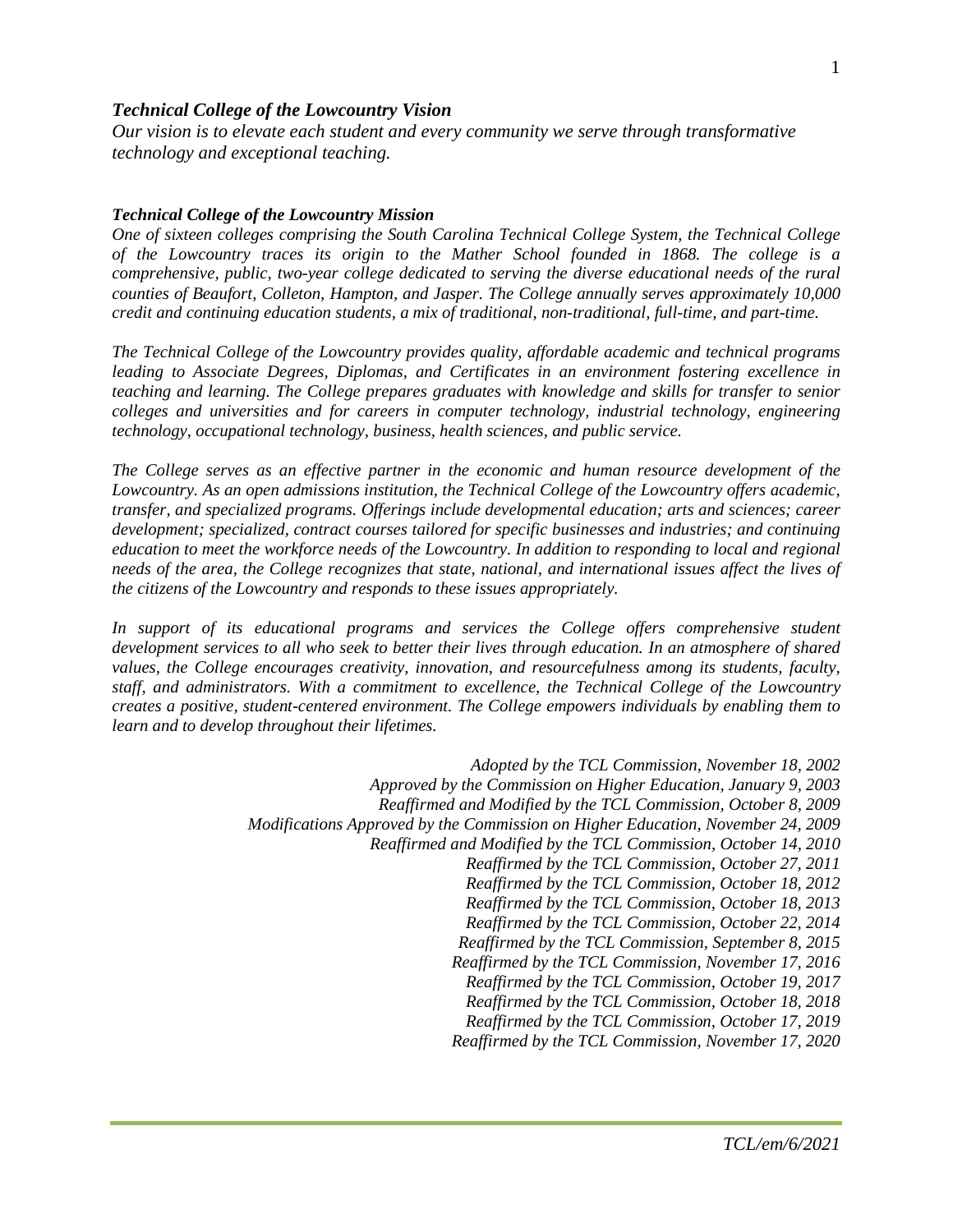The Technical College of the Lowcountry offers quality instruction providing the educational services and opportunities to meet the needs of its students and its community. Through its commitment to high standards in its programs and services, the College empowers individuals by enabling them to grow, to learn, and to develop throughout their lifetimes. Because of its academic programs and services, the College is an effective partner in economic development and human resource development in the four-county service area.

# **Strategic Goals**

The Technical College of the Lowcountry has four major goals:

**Goal I:** Increase Enrollment

**Goal II:** Ensure Relevancy

**Goal III:** Increase Student Success

**Goal IV:** Increase Retention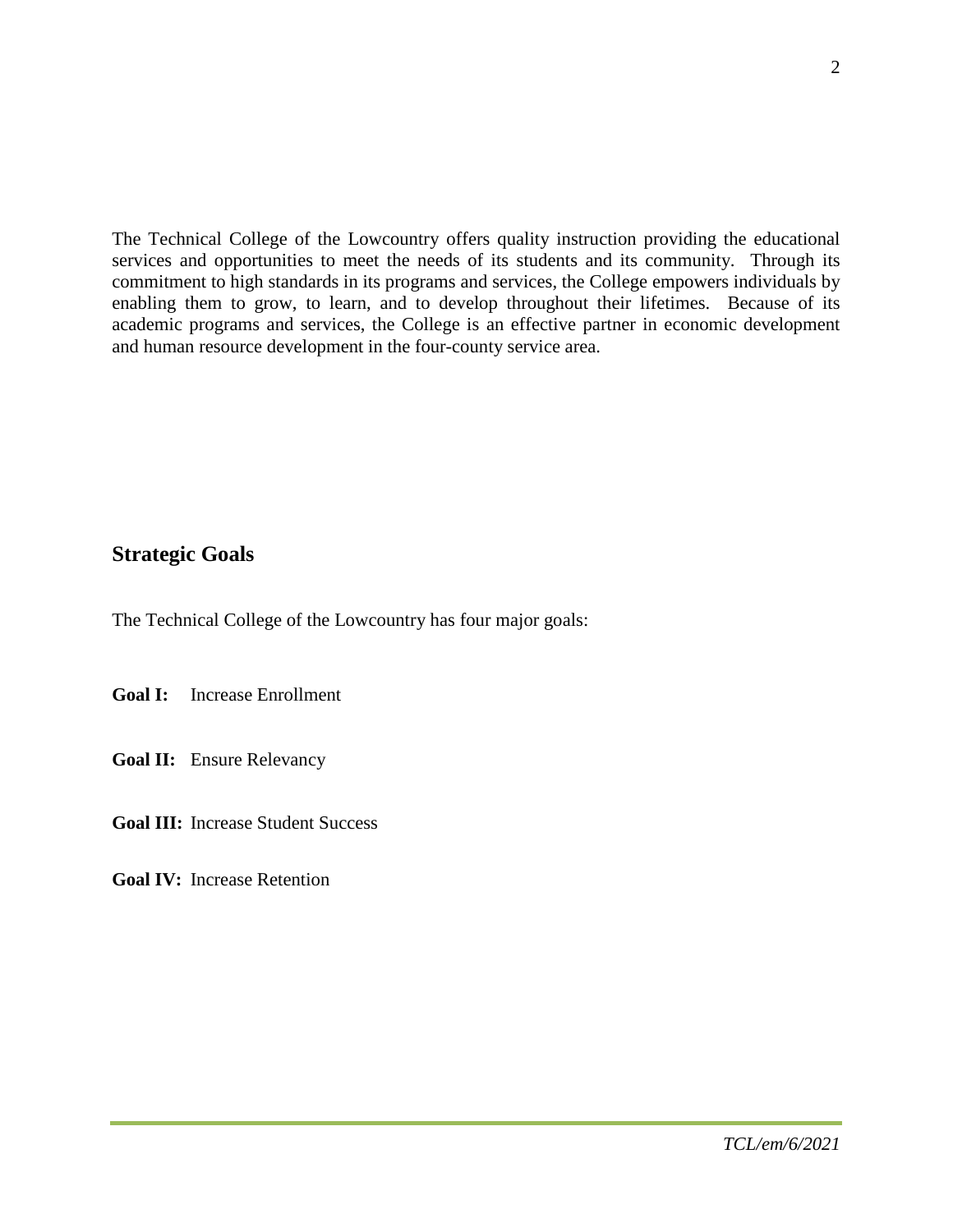# *TCL History*<br>1711 The

- 1711 The Town of Beaufort established.<br>1861 Inion troops occupy Beaufort
- Union troops occupy Beaufort.
- 1862 Penn School founded to educate newly liberated slaves.<br>1868 The Mather School for daughters of former slaves estable
- The Mather School for daughters of former slaves established.
- 1881 Mrs. Mather deeds the property to the New England Baptist Missionary Association.
- 1901 First elementary class of three members graduates.
- 1932 Mather School high school program approved by the South Carolina State Department of Education as Mather Industrial School – 12 grades are now being taught.
- 1954 The Junior College Department organized to provide increased educational opportunities for high school graduates in the greater Beaufort area and allow male students to enroll.
- 1955 Mather School accredited by the Southern Association of Colleges and Schools.
- 1956 Mather Junior College graduates first class.
- 1966 Mather School one of three schools designated by the Office of Economic Opportunity for a pilot project designed to assist high school graduates in this section of South Carolina to overcome certain academic deficiencies before entering college.
- 1967 The Board of Trustees of the Mather School, in concurrence with the American Baptist Home Mission Societies vote to offer the campus and buildings to the South Carolina State Board of Education for use as a State Area Trade School and to affect a merger relationship with Benedict College, Columbia, South Carolina.
- 1968 Mather School concludes 100 years of unique educational service to the greater Beaufort area. The campus is given to the state of South Carolina as an area trade school.
- 1969 The South Carolina General Assembly transfers the administration of Beaufort Area Trade School from the Department of Education to the State Board for Technical and Comprehensive Education (SBTCE).
- 1970 The School becomes known as the Beaufort Regional Training Center.
- 1972 The Center becomes part of the State Technical College System under the State Board for Technical and Comprehensive Education and renamed the Beaufort Technical Education Center.
- 1974 State Board designates a four-county service area Beaufort, Hampton, Jasper and Colleton counties. A branch campus is established in Hampton County.
- 1978 The Center is accredited by the Southern Association for Colleges and Schools.<br>1979 The Center's name is changed to Beaufort Technical College. Off-Campus milit
- The Center's name is changed to Beaufort Technical College. Off-Campus military education programs at the Marine Corps Air Station in Beaufort and the Marine Corps Recruit Depot at Parris Island are begun.
- 1981 Student Support Services, a program offering counseling to high risk, first- generation college students began. Part of the federal government TRIO programs.
- 1982 College receives funding for the Upward Bound Program, part of the federal government TRIO programs. Area high school students selected for special counseling and tutoring.
- 1983 The College's Hilton Head Island Center is opened and the Beaufort Technical College Foundation is established.
- 1984 SACS Reaffirmation.
- 1985 College receives funding for Talent Search, a program providing career and college counseling in area high schools. Part of the federal government TRIO programs. College becomes one of only three colleges in the state to offer all three of the TRIO programs.
- 1986 Legislation is introduced to establish an area commission, a local government board for the College.
- 1987 Dr. Anne S. McNutt appointed President.
- 1988 College changes name to "Technical College of the Lowcountry" to reflect its four-county service area. The Foundation is also renamed.
- 1990 Associate of Arts and Associate of Science degrees are offered.
- 1991 The Hampton Center is renamed H. Mungin Center in honor of Halbert Mungin, who served as Hampton County's representative on the TCL Commission from 1987-1990.
- 1992 Converted from quarters to semesters.
- 2005 Groundbreaking for the New River Campus
- 2006 New River Campus opens doors for classes and dedicates campus
- 2008 Dr. Thomas C. Leitzel appointed President.
- 2009 College vision statement is implemented.
- 2009 TCL and The Mather School Coastal/Lowcountry Alumni & Associates dedicate the Wildy Memorial Garden.<br>2010 Whale Branch Early College High School opens.
- Whale Branch Early College High School opens.
- 2011 College completes facility master plan.
- 2011 The New River Campus building is named for former commission chairman Angus Cotton
- 2012 \$1.2 million Hampton Campus renovation completed.
- 2014 Dr. Richard J. Gough appointed President.
- 2014 TCL Accreditation is reaffirmed by SACSCOC (Southern Association of Colleges & Schools, Commission on Colleges)
- 2018 TCL celebrates 50 years of community college and 150 years of The Mather School.
- 2019 TCL breaks ground on the Culinary Institute of the South in Bluffton, SC.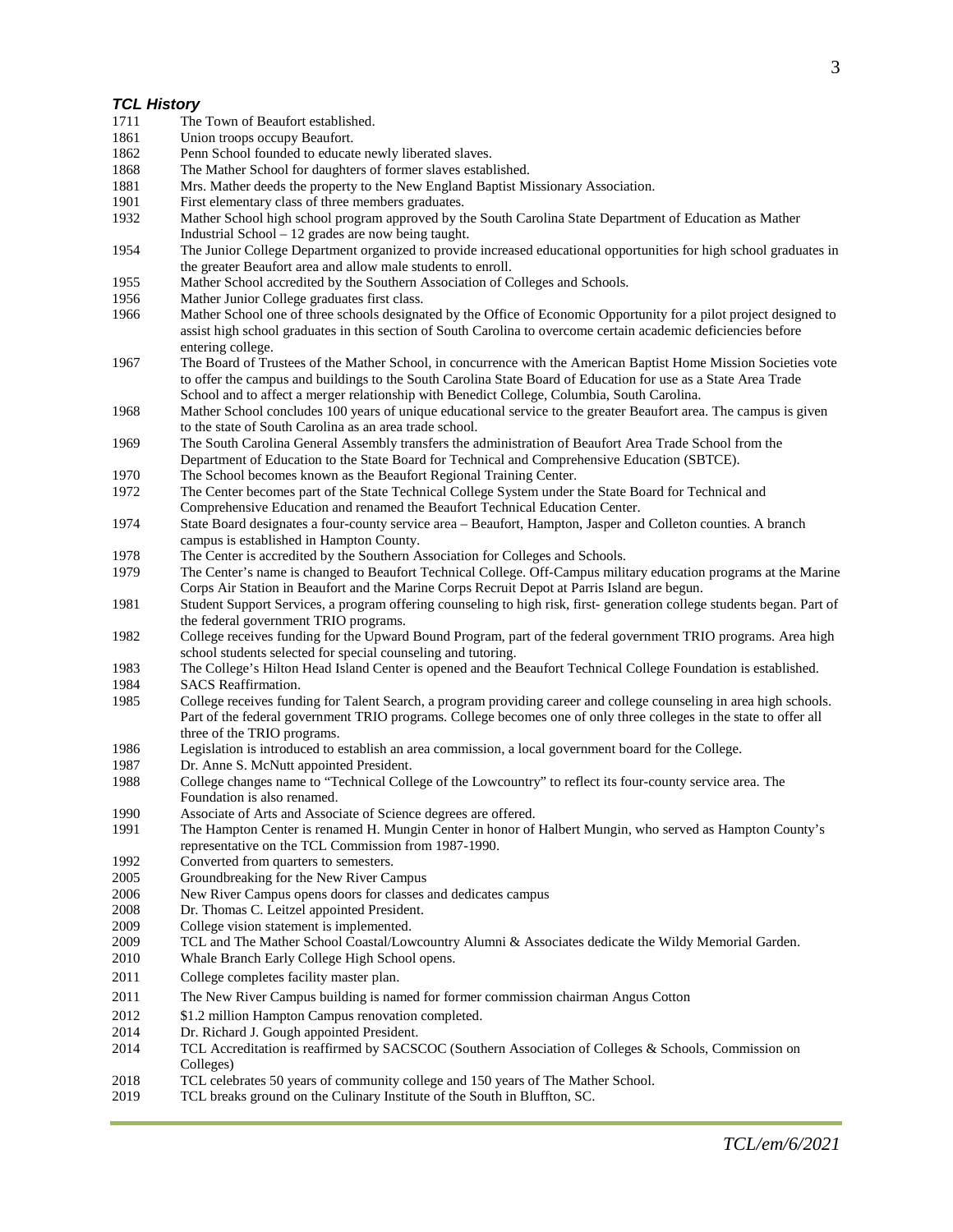#### *Types of Programs Available*

College academic programs of study at the Technical College of the Lowcountry lead to associate degrees, diplomas, and certificates. Areas of study for these credentials include career and technical education, college transfer programs, and developmental and college preparatory education. The academic programs are organized under the following five academic divisions: Arts & Sciences, Business Technologies, Culinary and Hospitality, Health Sciences, and Industrial Technologies.

#### *Purpose of Advisory Committees*

One of the most important missions of Technical College of the Lowcountry is to provide career and technical programs in response to defined needs of the community it serves. The very nature of such programs demands that a close, cooperative relationship exist between the College and local industry, business, and government. To foster this relationship, Technical College of the Lowcountry maintains an advisory committee for each of its credit degree and diploma programs and distinct certificate programs. These committees are able to provide essential contributions because their membership represents employers and community members who possess knowledge and experience in their career fields. Advisory committees enable educators to develop programs of career education based on real needs of the community. These committees consider feedback from faculty, students, employees, and alumni in addition to information from accreditation agencies or other external sources in their review of academic programs. Improved educational programs can be developed when recommendations from committee members with successes in their career fields are implemented by the institution.

#### *Authority of the Committees*

A college advisory committee is limited to making recommendations and suggestions. Educational requirements for each program are determined by several accreditation organizations, TCL Commission, and President. The College must follow federal, state, and local laws, rulings, and regulations.

#### *Committee Functions*

In their advisory role, each committee has the following functions and responsibilities:

- Advise the College of specific manpower needs of the community.
- Advise the College of changing job requirements in the occupational field or career.
- Review the educational programs and make recommendations for changes to the curriculum for currency with business and industry processes as appropriate.
- Recommend facilities and equipment to ensure that the program remains abreast of technological advances.
- Assist in recruiting qualified instructional personnel and provide opportunities for professional development for full-time and adjunct faculty.
- Recommend standards for student selection.
- Assist in opening avenues of employment for graduates and field placements for current students.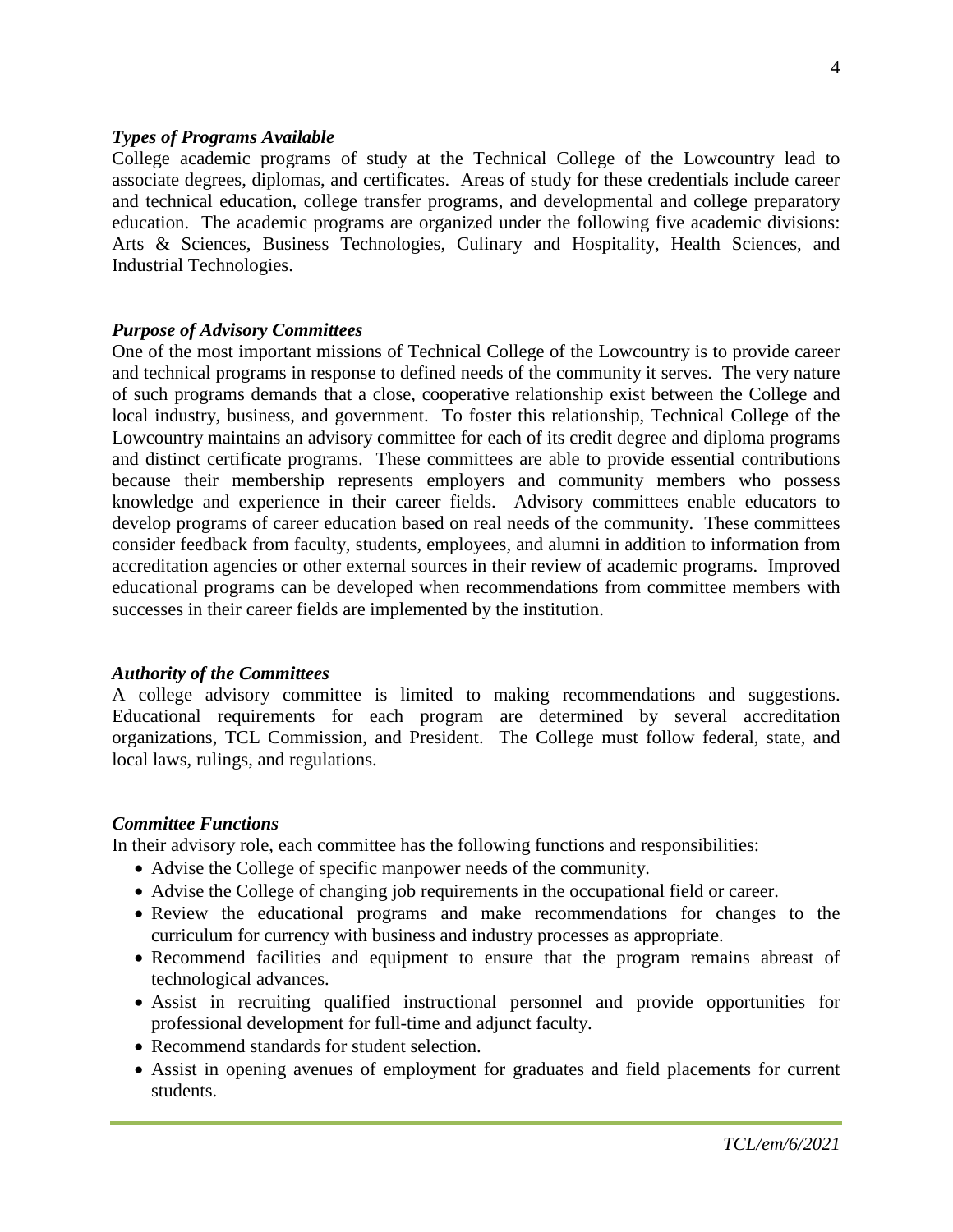- Serve as liaison between the College and the community and annually evaluate the committee's effectiveness in its roles.
- Provide employer feedback with comments about student's communication and technical skills, appearance, and work ethic.
- Provide information about current/updated workplace trends in equipment technology and workplace regulations (federal, state, and local).
- Share knowledge of employment forecast/trends for the future.
- Notify the College of outreach activities/events in connection with businesses, schools, industry, and government.

# *Qualifications and Selection*

Because the College seeks to serve the entire community, it is appropriate that the membership of each advisory committee reflects a cross-section of the community with regard to geographic location, race, gender, and any other such factor. There is no specific formula for selecting advisory committee members, but experience provides certain basic considerations that can be applied to the selection:

- *Experience* Members must have had successful first-hand experience in the area on the committee they will serve.
- *Adequate Time* An advisory committee should keep in close contact with the activities of the College. It is necessary, therefore, that the ability to devote adequate time to committee work be considered a criterion for membership.
- *Willingness to Participate* Members typically possess a strong sense of civic-mindedness, service, and volunteerism.

# *Member Appointments*

Committees will consist of a minimum of six members representing general interest, knowledge, and career experience for the program. Suggestions for committee membership to the Division Dean can be both internal from TCL faculty and staff, or external from an individual in the community. The Division Dean reviews the qualifications of available candidates and forwards them to the Vice President for Academic Affairs. The Vice President for Academic Affairs makes a recommendation to the President. Final review and approval of committee members rests with the President, who sends an email inviting each member to serve on the committee. Committee appointments normally are for a period of one year although members may be recommended for successive years. Reappointments will be confirmed each year via email from the President.

# *Committee Chairperson*

Each fall, one member of the committee will be selected to be the Chairperson. Typically, one of the committee members volunteers for this position.

The Chairperson works closely with the Division Dean and faculty and presides at meetings. As a Chairperson, he/she will spend more time on the affairs of the committee and should be willing to spend additional time to be informed, prepared, and helpful to the Dean and fellow committee members.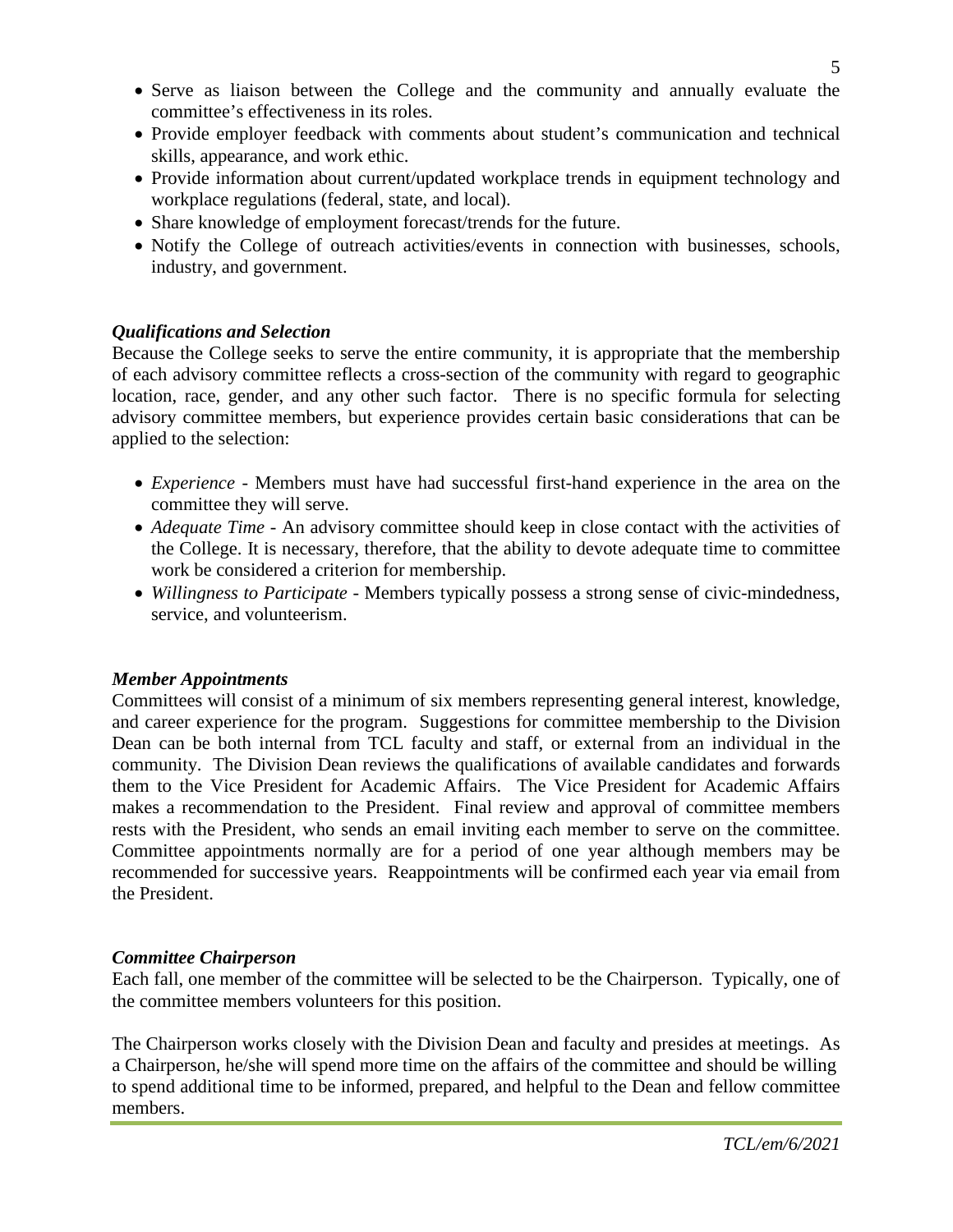#### *Other Committee Officers*

A Vice-Chairperson should be elected by the committee to serve in the absence of the Chairperson.

The committee may elect a recording secretary from its membership or request that a non-voting College representative serve as recording secretary.

### *College Liaison Person*

Each program advisory committee will have either the Division Dean or the Program Coordinator serve as the chief liaison between the committee and the institution. It is the responsibility of the Division Dean to review all agendas prior to each advisory committee meeting and to keep informed of all committee activities. Some specific functions of the liaison person are to ensure that:

- The committee Chairperson and other members receive assistance as requested to help them contribute effectively to committee activities.
- Minutes of meetings are taken, typed, and distributed as soon as possible after the meeting.
- Arrangements for the meetings (including time, date, place, and agenda, if possible) are established in collaboration with the Chairperson.
- The liaison will assure that an agenda is developed and forwarded to committee members along with the notice of the next meeting at least two weeks prior to the meeting through email.
- Appropriate physical arrangements, including reservation of the meeting place, are made prior to the meeting.
- Revised membership lists are prepared and distributed to members at the first meeting in the fall. The Academic Affairs Office receives the lists in August prior to the start of the fall semester for the President's invitation through email. Whenever a change in committee members or member status occurs, updated lists are distributed to everyone.
- Committee activities are recorded in advisory and curriculum committee meeting minutes.
- Committee recommendations to strengthen the institution's programs and provide improved student learning and employment are implemented.

# *Frequency of Meetings*

Committees will schedule regular meetings at least semi-annually. More frequent meetings are determined by the committee and will depend on the kinds of activities in which the committee is involved, as well as the amount of assistance requested by the Division Dean. In addition, electronic communication may occur to solicit information or provide informational materials at various points during the year.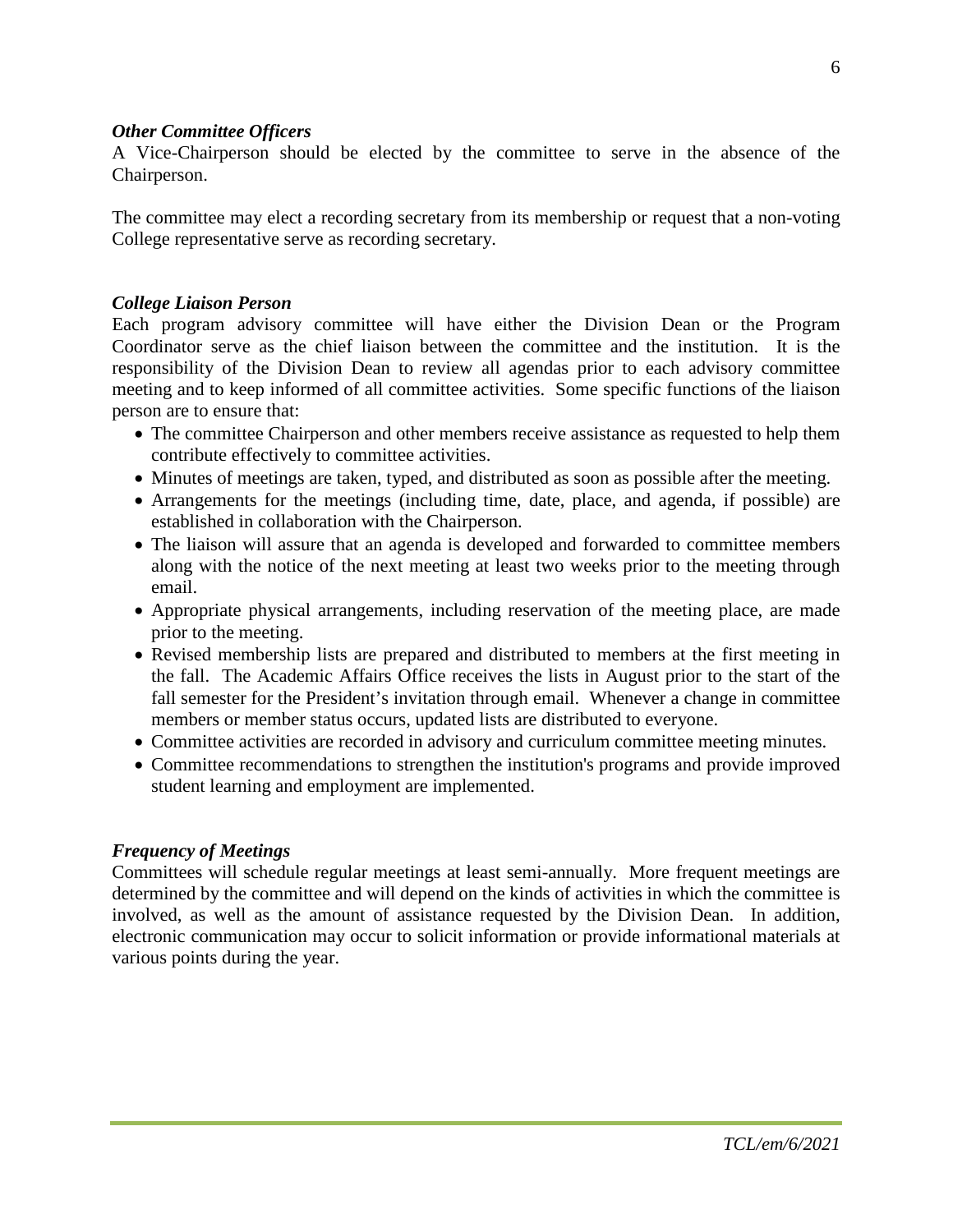### **TECHNICAL COLLEGE OF THE LOWCOUNTRY**

**PROCEDURE**

| $3 - 1 - 301.2$            |  |
|----------------------------|--|
| 1 OF 3                     |  |
| PROGRAM ADVISORY COMMITTEE |  |
|                            |  |
| 3                          |  |
| <b>ACADEMIC AFFAIRS</b>    |  |
|                            |  |

**PRESIDENT Date**

March 25, 2003

The purpose of program advisory committees is to ensure a close cooperative relationship between the Technical College of the Lowcountry and local industry, business, and government. To foster this relationship the Technical College of Lowcountry maintains an advisory committee for each of its degree programs and other appropriate programs. The purpose of this procedure is to outline the appointment and function of the advisory committees.

#### **PROCEDURE**

- 1. Appointment of Program Advisory Committee
	- a. Committees will consist of a minimum of six members that include representation from business, industry, and related community organizations and agencies reflective of the service areas' major employers of College graduates. Recommendations for committee membership may be received by the Division Dean from committee members, TCL faculty and staff, or any other respected community member.
	- b. The qualifications of available candidates are reviewed by the appropriate Division Dean and forwarded to the Vice President for Academic Affairs who makes a recommendation to the President.
	- c. Approval of committee members rests with the President, who extends an official invitation to serve on the committee.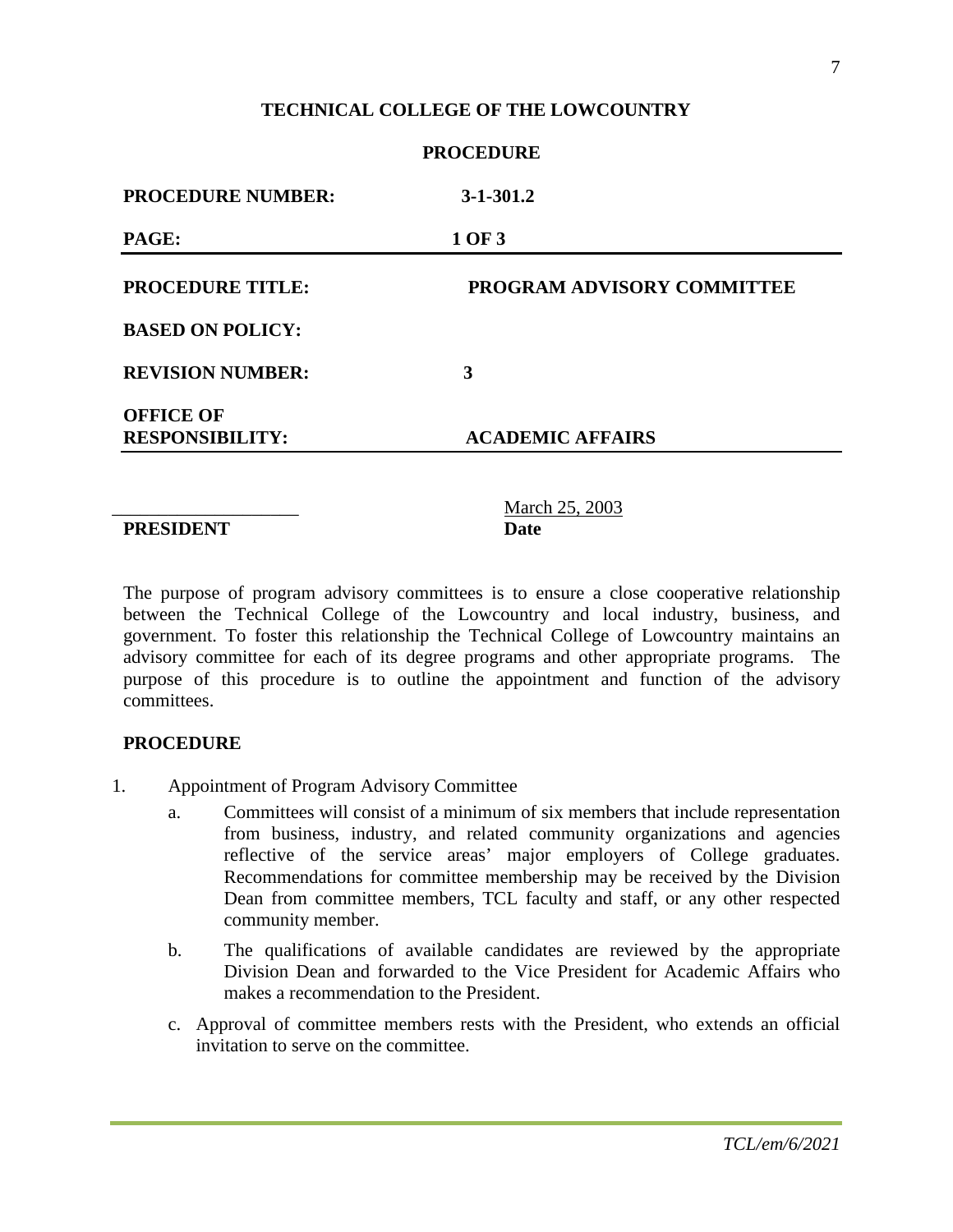# **TECHNICAL COLLEGE OF THE LOWCOUNTRY PROCEDURE**

| <b>PROCEDURE NUMBER:</b><br>$3 - 1 - 301.2$ |               |     |                                                                                                                                                                                                                                                                                       |  |
|---------------------------------------------|---------------|-----|---------------------------------------------------------------------------------------------------------------------------------------------------------------------------------------------------------------------------------------------------------------------------------------|--|
| PAGE:                                       |               |     | 2 OF 3                                                                                                                                                                                                                                                                                |  |
|                                             | d.            |     | When the President receives a response to the invitation, it will be forwarded by<br>the Office of Academic Affairs to the appropriate instructional Division Dean.                                                                                                                   |  |
|                                             | e.            |     | The Division Dean sends each new member a welcome letter and distributes a<br>revised committee membership list to the committee members and the Vice<br>President for Academic Affairs.                                                                                              |  |
|                                             | f.            |     | Committee appointments are for a period of one year.<br>Members may be<br>recommended for successive years. Reappointments are confirmed by letter from<br>the President for the College.                                                                                             |  |
| 2.                                          |               |     | Functions and operations of Advisory Committees                                                                                                                                                                                                                                       |  |
|                                             | a.            |     | Program advisory committees are designed to:                                                                                                                                                                                                                                          |  |
|                                             |               | (1) | Provide input to help in revising programs, assist in developing new<br>competencies to be added to programs, and/or addressing areas of concern.                                                                                                                                     |  |
|                                             |               | (2) | Provide recommendations on the programs to be established, expanded,<br>continued, suspended, or discontinued.                                                                                                                                                                        |  |
|                                             |               | (3) | Review and make recommendations on the utilization/integration of current<br>technology and equipment in existing programs.                                                                                                                                                           |  |
|                                             |               | (4) | providing professional development opportunities,<br>Assist<br>in<br>field<br>placements, and/or cooperative work experiences for students and/or faculty<br>within their company or organization.                                                                                    |  |
|                                             |               | (5) | Assist with recruitment and/or student job placement.                                                                                                                                                                                                                                 |  |
|                                             |               | (6) | Serve as a liaison between the College and the community.                                                                                                                                                                                                                             |  |
|                                             | b.            |     | A committee chairperson will be elected each fall by the committee from the<br>committee membership. The chairperson will work closely with the curriculum<br>instructor, preside at meetings, appoint subcommittees and usually represent the<br>advisory committee in other groups. |  |
|                                             | $\mathbf{c}.$ |     | Each program advisory committee shall have a College liaison person who is<br>responsible for both establishing and maintaining an active, effective advisory<br>committee.                                                                                                           |  |
|                                             | d.            |     | It is the responsibility of the Division Dean to review and approve all agendas<br>prior to their distribution and to keep informed of all committee activities.                                                                                                                      |  |
|                                             | e.            |     | Committees will schedule at least two regular meetings annually.                                                                                                                                                                                                                      |  |